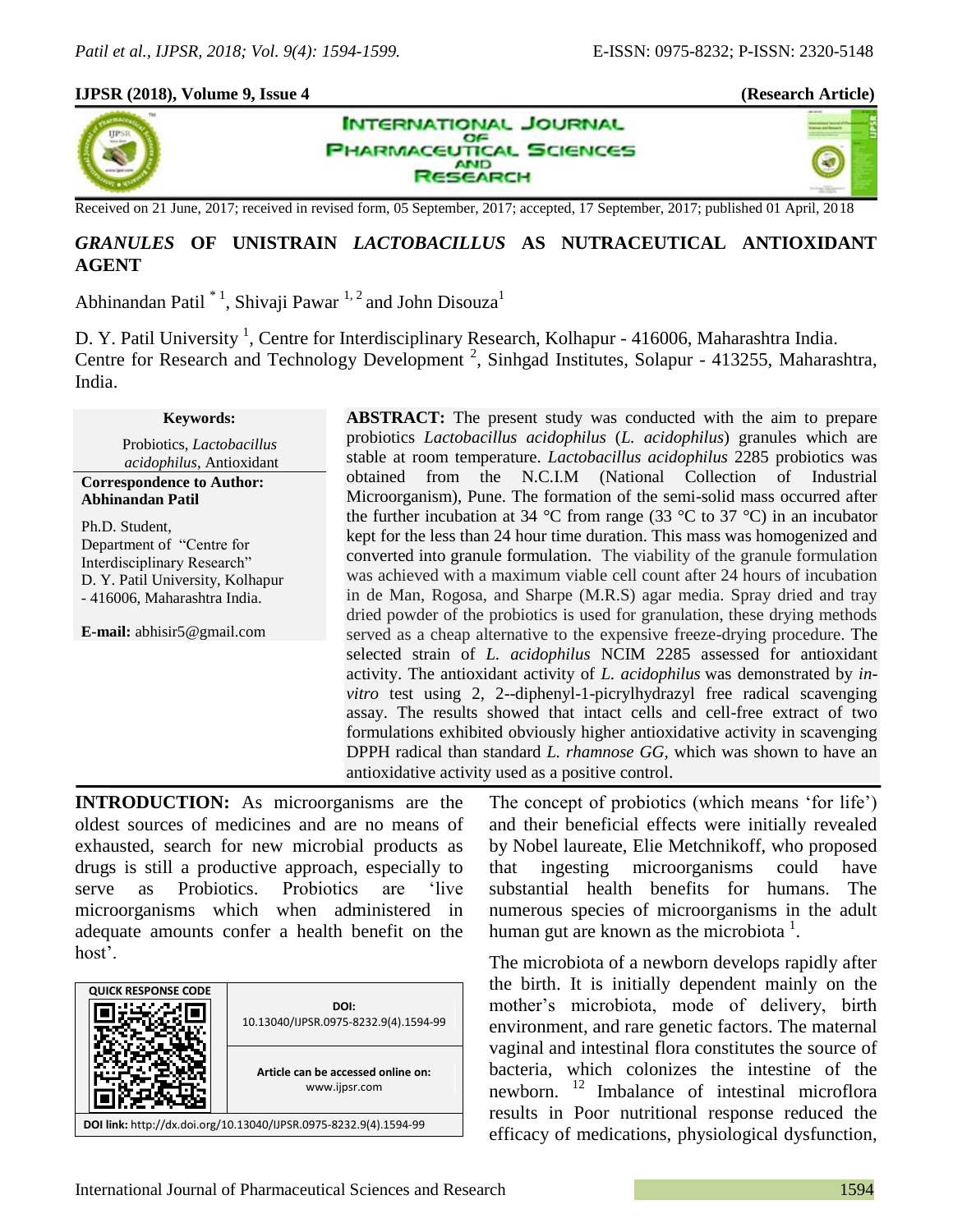physical discomfort, accelerated aging, cancer, deficient immune response and susceptibility to infection.

Their beneficial effects include reinforcement of the natural defense mechanisms and protection against gastrointestinal disorders.  $2$  The potential benefits of lactic acid bacteria for human health include improvement of lactose intolerance, prevention of intestinal infection, reduction of serum cholesterol, stimulation of the immune system, anti-carcinogenic action, and anti-oxidative effects. Recent studies showed that LAB could be successfully used to manage diarrhea, food allergies and inflammatory bowel disease  $(IBD)$ <sup>3</sup>.

Probiotics are available in foods and dietary supplements, produced in various Dosage forms including powders, granules, pastes, liquids, capsules, and tablets, etc. The dose of probiotics is usually given as the number of colonies forming units  $(CFU)$ <sup>4</sup>. The optimal dosage has not been established, but the results of clinical studies show that the minimum daily therapeutic dose should be  $10^6$  to  $10^{11}$  CFU/day <sup>5</sup>. Microorganisms have antioxidative systems to maintain free radical levels that are not toxic to the cells. Recently, there has been an interest in the antioxidant effects of microorganisms and their role in health and disease. Several investigations were conducted to study anti-oxidative properties of lactic acid bacteria. *Lactobacillus* with antioxidant activity may be used to help the human body by reducing oxidative damage. They are able to degrade the superoxide anion and hydrogen peroxide <sup>6</sup>. The metabolic antioxidant activities of Probiotics may be assigned to ROS scavenging, enzyme inhibition, chelate Ferrous, and reduction activity or inhibition of ascorbate autoxidation in the intestine by neutralizing free radicals. $12 - 14$ .

# **MATERIAL AND METHODS:**

**Procurement of** *L. acidophilus***:** *Lactobacillus acidophilus* 2285 probiotics which was obtained from the N.C.I.M (National Collection of Industrial Microorganism), Pune; for long-term maintenance, this organism was stored as glass bead cultures in freezer at -20°C. Once this bead of a deep-frozen culture were transferred into de Man, Rogosa, Sharpe (MRS) broth and incubated overnight at 37°C for 24 hours; turbidity was observed indicating the colony growth. Later the 1ml of the broth were diluted with saline in a various ratio as 1:100, 1:1000, 1:10000 till  $10^{12}$  times and were placed on MRS agar media; colony forming units (CFU) were obtained.

**pH Survival Studies <sup>7</sup> :** A single isolated colony was subcultured in MRS broth adjusted to different pH using NaOH (1.0 M) or HCI (1.0 M), pH values of 4.0, 5.0, 6.0, 7.0 and 8.0 were selected and incubated at 37°C for 24 hours to observe the ability of the growth of *L. acidophilus* under different pH values.

**Thriving off the** *Lactobacillus acidophilus* **in Natural Media <sup>8</sup> :** The milk of buffalo was pasteurized before use to nil the other microbes if present in the milk. The effects obtained in the case of the buffalos were based on the content difference in fat and nutrients of both animals. The microbes from early MRS media plates were transferred via nichrome lope in aseptic condition to the media of Milk of buffalos. Later these flasks of milk inoculated by microbes of *Lactobacilli* were kept in the incubator at 33  $\degree$ C to 37  $\degree$ C. The semi-solid beads formed were broken down and converted into a liquid state by homogenization.

**Thermal Method to Generate the Dried Particles** <sup>9</sup>: To maintain the viability and motility along with the stability of the microbial culture to the desired level it needed to be converted into the dried powder form. This can be achieved by converting into dried powder form by below given methods as:

**Tray Drying Method** <sup>10</sup>**:** The technique is quite simple requires merely the heating chamber. After adding 5% maltodextrin in aseptic condition, the broth was poured into the tray drier and dried at 40°C for 48 hours and collected in powder form. Silver foil was used for drying purpose, with evacuating the chamber initially at 100°C with concentrated alcohol.

**Spray Dry Method <sup>11</sup>:** The spray-drying process of *Lactobacillus acidophilus* done in the various media was undertaken in a laboratory scale spray dryer (JISL mini-spray dryer). The feed solution was pneumatically atomized into a vertical, concurrent drying chamber using a two-fluid nozzle at a constant flow rate  $(5ml.min<sup>-1</sup>)$  to  $(20ml.min<sup>-1</sup>)$ .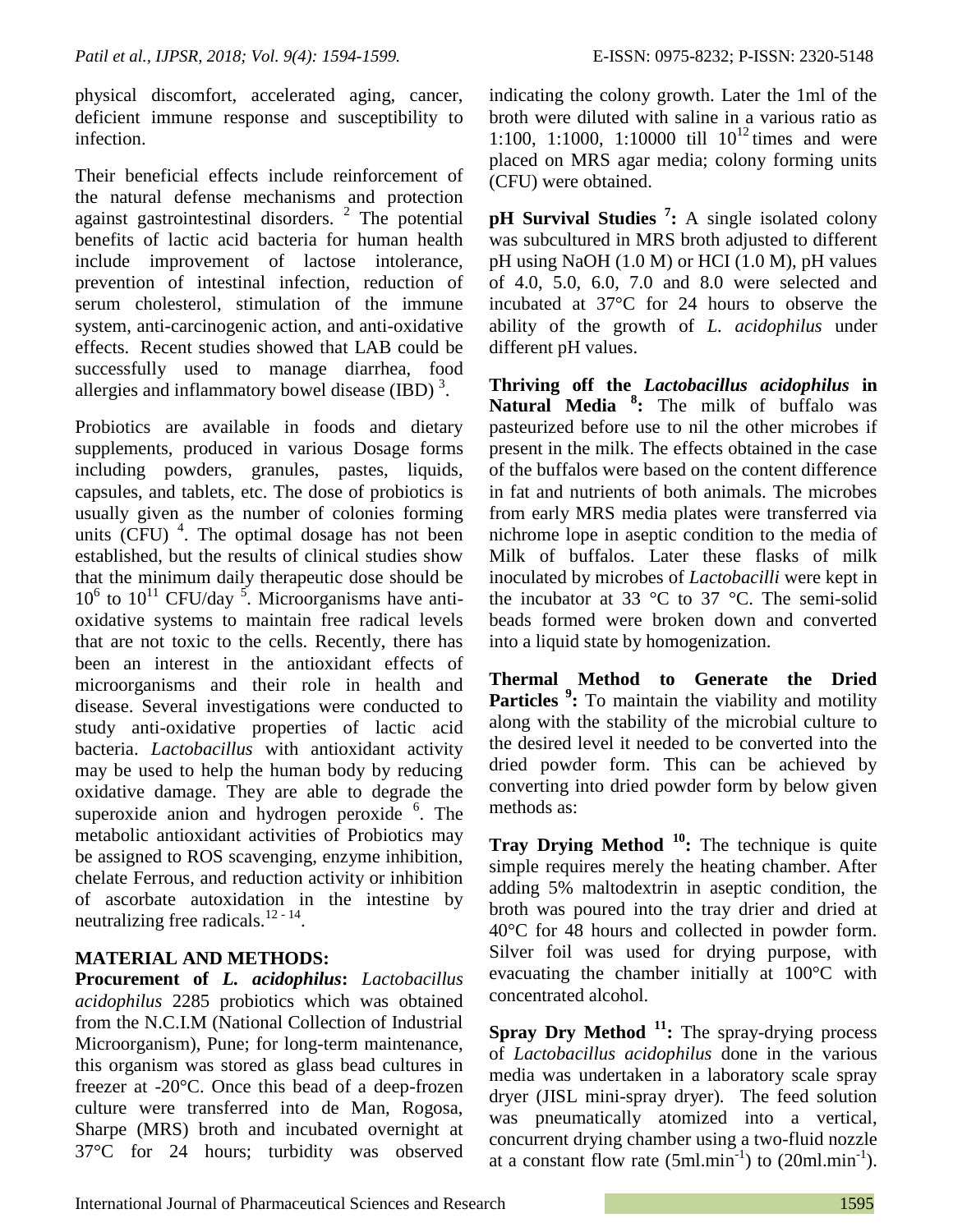The outlet temperature was adjusted from 100<sup>o</sup>C to 110°C by varying the air inlet temperature. The dried powder was collected in a single cyclone separator.

The excipients used for the spray dry were starch and maltodextrin solution. The viability at different combination was carried out for starch and maltodextrin solution as 1:1, 1:2, 2:1, *etc* to check for good results.



**FIG. 1: SPRAY DRYER**

**Formulating** *L. acidophilus* **as Granules:** Wet granulation is a size enlargement process in which a liquid is used to achieve agglomeration of solid particles in a formulation.

Microcrystalline cellulose, lactose monohydrate, and corn starch were first sieved through a 300 μm diameter sieve to break up lumps, povidone water solution was added as a binder. All these materials were blended by hand mix method for 15 min. Three different volumes of edible broth medium containing *L. acidophilus* NCIM 2285 and 2.0 % (m/V) skim milk were mixed with the powder mass for 10 min.

**Antioxidant Activity Screening <sup>5</sup> :** Preparation of intact cells and intracellular cell-free extracts:

Cells were harvested by centrifugation at 4°C for 30 min (3,000 rpm) after overnight incubation at 37°C and the pellet was washed twice with 20 mM sodium phosphate buffer (SPB, pH 7.4), then resuspended in SPB. Washed cell suspension was disrupted with an ultrasonic cell disrupter (4°C) and filtration. Cell debris was removed by

centrifugation (5,000 rpm) for 10 min and adjusted to 1 mg  $ml^{-1}$ . For the preparation of intact cells, cells were washed twice with SPB and resuspended in SPB. The total cell number was adjusted to  $10^9$ CFU ml<sup>-1</sup>

**DPPH Free Radical Scavenging Assay<sup>15</sup>:** 0.8 ml of intact cells or intracellular cell-free extract and 1 ml of freshly prepared DPPH (1,1-Diphenyl-2- Picrylhydrazyl radical) solution (0.2 mM in methanol) were mixed and allowed to react for 30 min. Blank samples contained either PBS. The scavenged DPPH was then monitored by measuring the decrease in absorbance at 517 nm. *L. rhamnosus GG* (standard) which was shown to have an antioxidative activity was used as a positive control. All determinations were performed in triplicate. The decrease in the absorbance indicated the antioxidant activity means the lower absorbance of the reaction mixture indicates higher free radical scavenging activity. The scavenging ability was defined as follows.

% Scavenging Activity: 1- Absorbance sample Absorbance blank  $\times$ 100

## **RESULT AND DISCUSSION:**

**Plating Method:** The transfer of the microbial inoculums was carried out in aseptic condition in MRS media by serial dilution and kept for the incubation in incubator at 33 °C to 37 °C. It was found that the growth rate and CFU count was optimal at 34 °C; when kept for periods of 24 hours from the MRS broth to MRS agar media.



**FIG. 2: PLATE OF** *L. ACIDOPHILUS* **ON MRS MEDIA WITH DILUTION**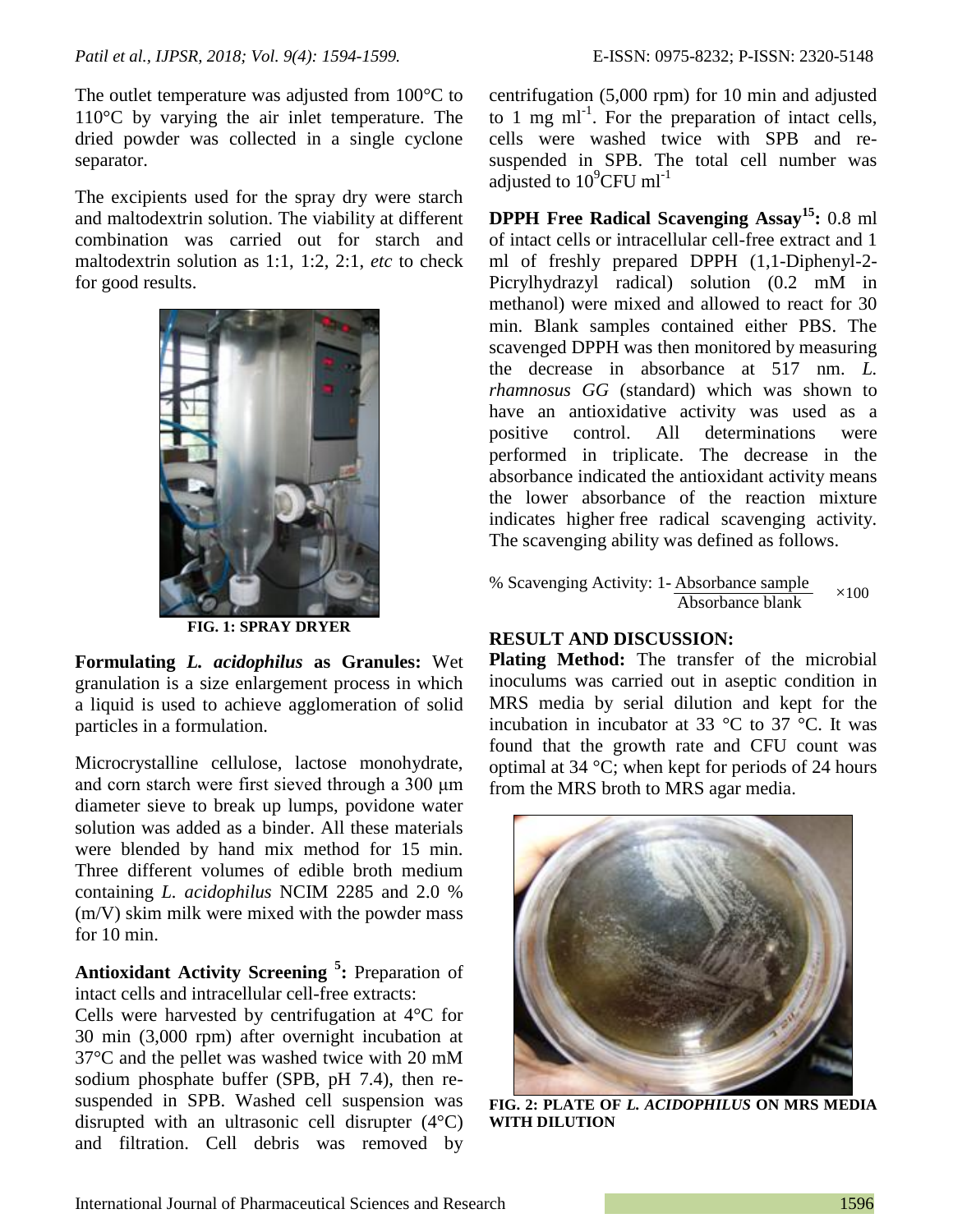

**FIG. 3: PLATE OF** *L. ACIDOPHILUS* **ON MRS MEDIA WITHOUT DILUTION**

**pH Survival Studies:** The effect of pH on growth of microbes was as follows:

**TABLE 1: THE EFFECT OF pH ON GROWTH OF MICROBES**

| S.no. | Н | <b>Observation</b> |
|-------|---|--------------------|
|       | 3 | Clear              |
|       |   | Slight turbid      |
| 3     |   | Very turbid        |
|       |   | Very turbid        |
|       |   | Turbid             |
|       |   | Clear              |
|       |   | Clear              |

The study revealed that *Lactobacillus acidophilus* preferred to grow in medium with pH between 4 and 7.

**Tray Drying Method:** This method yield solid mass with the low percentage of moisture. The tray drying was carried out by taking the combination of the Maltodextrin and starch in different ratios and the cell count obtained by serial dilution were as follows.

**TABLE 2: CFU COUNT FOR DIFFERENT CONCENTRATION OF MALTODEXTRIN: STARCH IN MILK**

| <b>Maltodextrin:</b><br><b>Starch ratio</b> | <b>Microbial count as</b><br>$109$ CFU/gm |    |    |
|---------------------------------------------|-------------------------------------------|----|----|
| 1:1                                         | 21                                        | 22 |    |
| 1:2                                         | 25                                        | 27 | 29 |
| 2.1                                         | 38                                        | 34 |    |

The results were optimal for the milk as by spray dry. The 2:1 ratio of (Maltodextrin and starch) gave good cell count as  $38 \text{ X} 10^8 \text{CFU/gm}$  (average).

**Spray Drying Method:** The spray drying was carried out by taking the combination of the starch and maltodextrin in different ratios and the cell count obtained by serial dilution were as follows for different the milk.

**TABLE 3: CFU COUNT FOR DIFFERENT CONCENTRATION OF MALTODEXTRIN: STARCH IN MILK**

| <b>Maltodextrin:</b><br><b>Starch ratio</b> | <b>Microbial count as</b><br>$10^8$ CFU/gm |    |    |
|---------------------------------------------|--------------------------------------------|----|----|
| $1 \cdot 1$                                 |                                            |    |    |
| 1·2                                         | 15                                         | 14 | 14 |
| 2.1                                         |                                            |    |    |

The results were optimal for the milk as by spray dry. The 2:1 ratio of (Maltodextrin and starch) gave good cell count as  $35 \text{ X} 10^8 \text{CFU/cm}$  (average).

**DPPH Free Radical Scavenging Ability:** The DPPH radical scavenging method is widely used to evaluate antioxidant activities, because of its simplicity, rapidity, sensitivity, and reproducibility compared with other methods. The principle of the assay is based on the reduction of a methanolic DPPH solution in the presence of a hydrogendonating antioxidant, leading to the formation of non-radical form DPPH-H. The antioxidant is able to reduce the stable radical DPPH from purple to yellow - colored diphenylpicrylhydrazine. Formulation 1 and 2 were tested for their antioxidative capacity in both intact cells and intracellular cell-free extracts in this study. *L. rhamnosus GG* (Std.)*,* which was shown to have an antioxidative activity in the previous reports, was used as a positive control.



**FIG. 4: DPPH FREE RADICAL SCAVENGING ABILITY (n=3)**

As shown in the **Fig. 5**, the scavenging DPPH rate of intact cells was higher than that of cell-free extracts.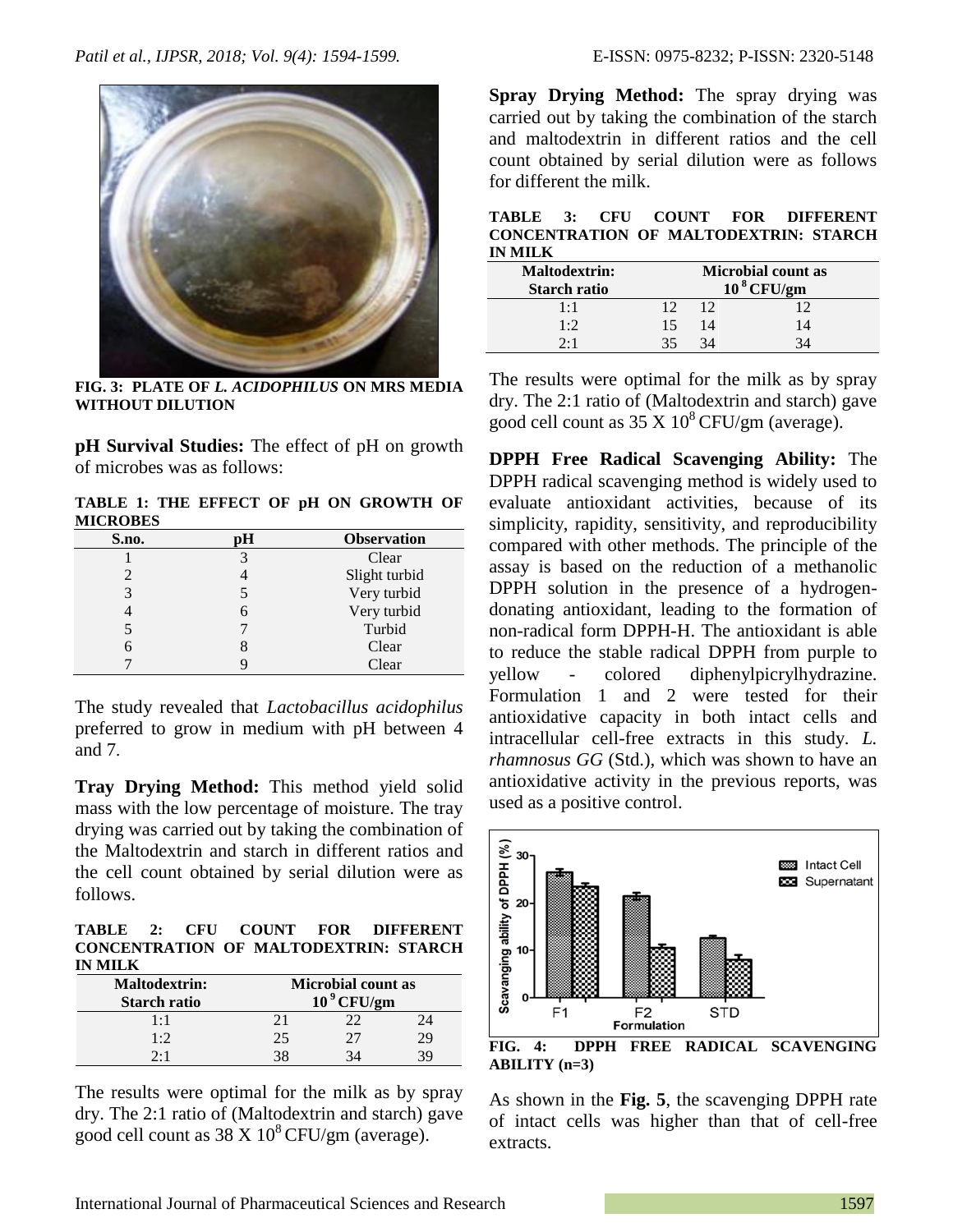The intact cells of formulation 1 and 2 exhibited the scavenging DPPH radical by 27.50 and 23.99%, respectively. The results also showed that intact cells and cell-free extract of two formulations exhibited obviously higher antioxidative activity in scavenging DPPH radical than the standard used.

**SUMMARY AND CONCLUSION:** *L. acidophilus* was obtained from the N.C.I.M (National Collection of Industrial Microorganisms), Pune. It was obtained in form of bead, once this bead of a deep-frozen culture was transferred into de Man, Rogosa, Sharpe (MRS) broth and incubated overnight at 37 °C for 24 hours; turbidity was observed indicating the colony growth. Latter subculturing was carried out by serial dilution in the natural media like milk of buffalos.

It resulted in the formation of the semi-solid mass after the further incubation at 34 °C from range (33°C to 37 °C) in an incubator kept for the less than 24 hours' time duration.

To process it further these semi-solid beads were broken down-converted into the liquid state by homogenization. To maintain the viability and motility along with the stability of the microbial culture to the desired level it was needed to be converted into the dried powder form. This was achieved by converting into dried powder form by the spray dry and tray dry technique. The latter technique with proper excipients in granule formulation gave more positive results. The spraydrying process of Lactobacillus acidophilus was done in the various media in a laboratory scale spray dryer (JISL mini-spray dryer).

*In-vitro* antioxidant studies carried out by DPPH free radical scavenging ability method using Lactobacillus acidophilus powder and standard as *L. rhamnosus GG*; in which formulation shown higher antioxidative activity in scavenging DPPH radical than the standard used.

**ACKNOWLEDGMENT:** The authors wish to thank Inspire Department of Science and Technology, New Delhi for providing financial support. Also, the author Mr. Abhinandan R. Patil greatly appreciates the support and facilities given by Department of Biotechnology, T.K.I.E.T, Warananagar to Mr. Vijay Pachupati, H.O.D.

**CONFLICT OF INTEREST:** The authors have no conflict of interests to declare regarding the publication of this paper.

## **REFERENCES:**

- 1. Barbosa J, Borges S and Teixeira P: *Pediococcus acidilactici* as a potential probiotic to be used in food industry. International Journal of Food Science & Technology 2015, 50: 1151–1157.
- 2. Maciel, G, Chaves, K, Grosso C and Gigante M: Microencapsulation of Lactobacillus acidophilus La-5 by spray-drying using sweet whey and skim milk as encapsulating materials. Journal of Dairy Science. 2014; 97: 1991–1998.
- 3. Tripathi M and Giri S: Probiotic functional foods: Survival of probiotics during processing and storage. Journal of Functional Foods, 2014, 9: 225–241.
- 4. Yu J and Kim H: Oxidative stress and cytokines in the pathogenesis of pancreatic cancer. Journal of Cancer Prevention. 2014; 19: 97–102.
- 5. Asikin Y, Takahashi M, Mishima T, Mizu M, Takara K and Wada K: Antioxidant activity of sugarcane molasses against 2,2 ′-azobis(2-amidinopropane) dihydrochlorideinduced peroxyl radicals. Food Chemistry. 2013; 141: 466–472.
- 6. Mustapha N, Bouhlel I, Chaabane F, Bzeouich IM, Ghedira K and Hennebelle T *et al.*: Aqueous extract of Crataegus azarolus protects against DNA damage in human lymphoblast Cell K562 and enhances antioxidant activity. Applied Biochemistry and Biotechnology. 2014; 172: 2266–2275.
- 7. Huang H, Sun Y, Lou S, Li H and Ye X: *In vitro* digestion combined with cellular assay to determine the antioxidant activity in Chinese bayberry (*Myrica rubra* Sieb. et Zucc.) fruits: a comparison with traditional methods. Food chemistry. 2014; 146: 363–370.
- 8. Mali I, Wang H, Grant W, Feldman M and Forstner M: Modeling Commercial Freshwater Turtle Production on US Farms for Pet and Meat Markets. PLoS ONE. 2015; 10.
- 9. Preidis G and Versalovic J: Targeting the human microbiome with antibiotics probiotics, and prebiotics: gastroenterology enters the metagenomics era. Gastroenterology. 2009; 136: 2015-2031.
- 10. Montalban-Arques A, De Schryver P, Bossier P, Gorkiewicz G, Mulero V and Gatlin DM: Selective Manipulation of the Gut Microbiota Improves Immune Status in Vertebrates. Frontiers in Immunology. 2015; 6: 512.
- 11. Gong S, Wang F, Shi H, Zhou P, Ge Y and Hua L: Highly pathogenic Salmonella Pomona was first isolated from the exotic red-eared slider (*Trachemys scripta* elegans) in the wild in China: Implications for public health. Science of the Total Environment. 2014; 468: 28–30.
- 12. Bernstein C: Inflammatory bowel disease: a global perspective. World Gastroenterology Organisation Global Guidelines. 2009, 1-24.
- 13. Patil A, Shinde S, Kakade P and D'souza J: Lactobacillus Model Moiety a New Era Dosage Form as Nutraceuticals and Therapeutic Mediator, Biotechnology and Bioforensics, Springer Singapore 2015; 11-21.
- 14. Patil A and D'souza J: *Aloe vera* phytochemical constituents and medicinal properties: review, World Journal of Pharmaceutical Research 2016; 4(5): 709-728.